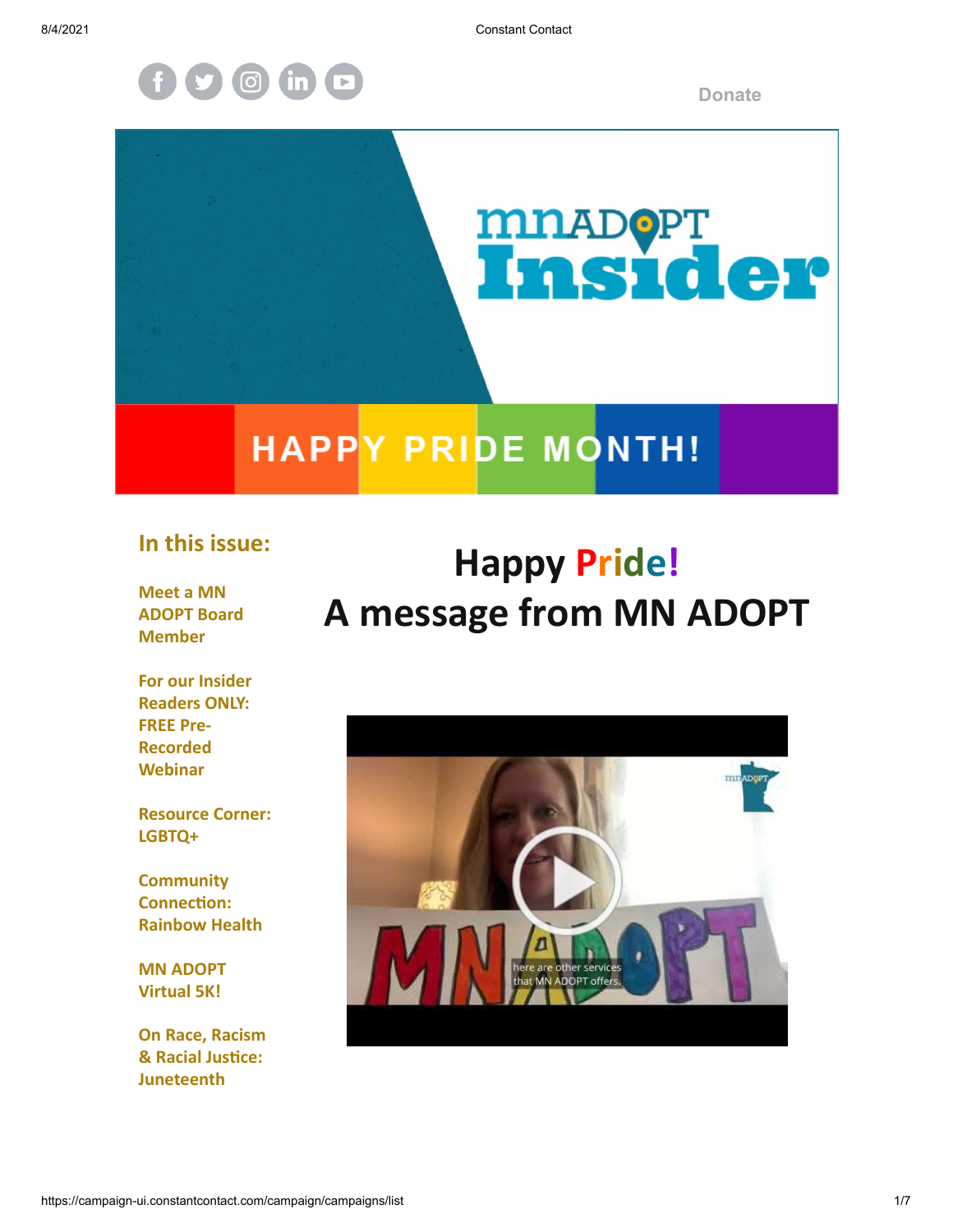## **Who is MN ADOPT?** Meet the Board!

#### **Yolanda McIntosh**



#### **How long have you been on the MN ADOPT Board?**

I have been on the MN ADOPT Board for about 6 months now, so I am still new to the team.

#### **Why do you support our work?**

I support MN ADOPT because I experienced foster care from the age of 12 – 18. However, my younger brother was adopted, through Lutheran Social Services, as a toddler. My participation, as a board member of MN ADOPT, is one way I can show my appreciation for foster and adoptive parents, families, and agencies alike.

#### **What is your favorite season and why?**

I have two favorite seasons: Spring and Fall. For me, Spring represents new life. I enjoy leaves budding on trees, blossoming flowers, birds singing outside my window, early in the morning, and the sound of water flowing from the lakes. I am not so fond of allergies though.

Fall represents transition. The beautiful, colorful leaves fall from the trees, the flowers are laid to rest, and the water becomes much colder: all in preparation for the winter. I compare nature's seasons to the seasons of my life.

**[Learn more about Yolanda](https://www.mnadopt.org/about/board/)**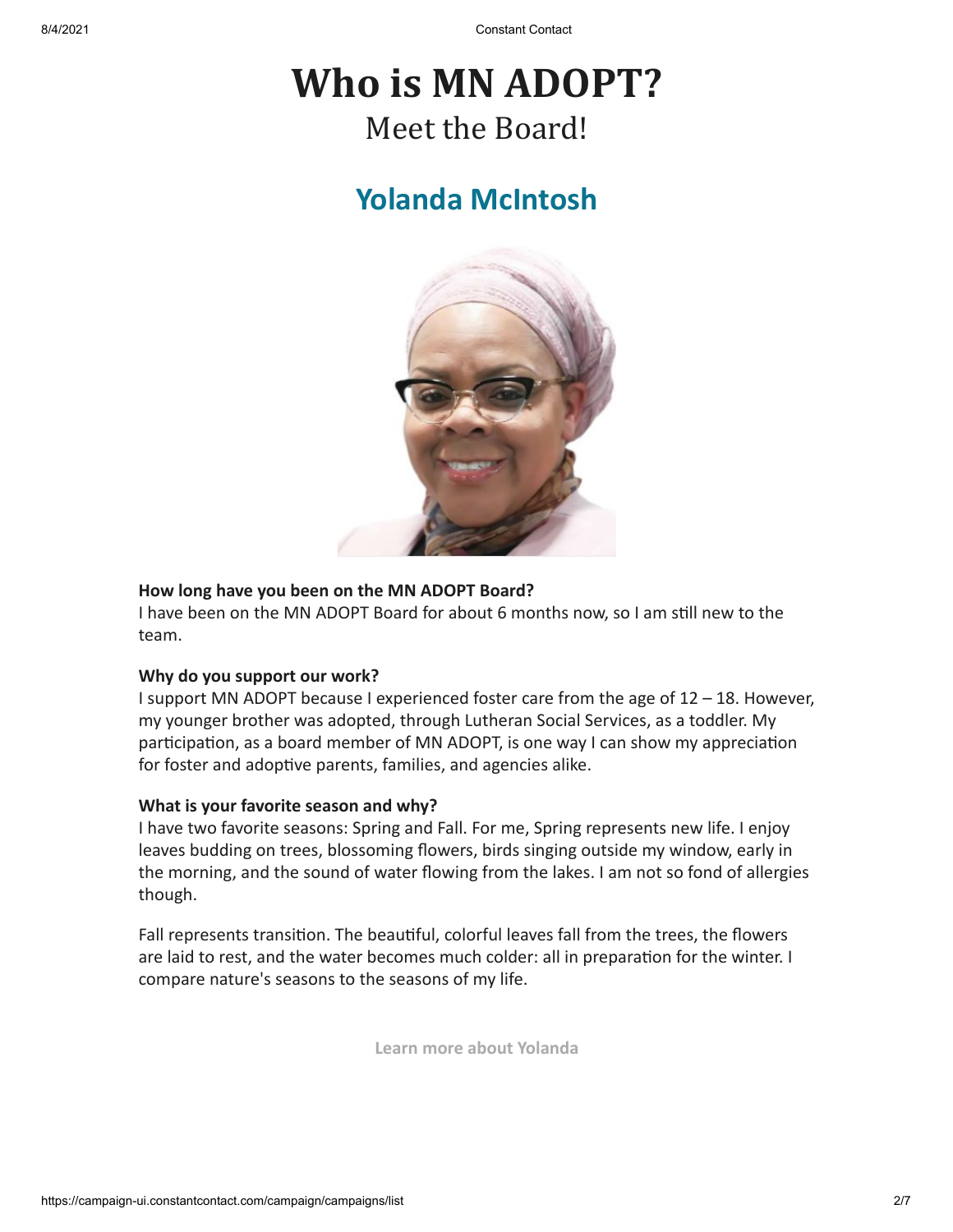## **MN ADOPT Education**

## **For our Insider Readers Only**

Enjoy a free listen to our pre-recorded webinar: *Creating Inclusive Homes & Services for LGBTQ+ Youth in Our Care*



#### **Interested in presenting for our Education Program?**

MN ADOPT's Education Program offers a variety of training opportunities to parents and professionals. We are looking to expand our presenter pool in Minnesota.

We offer topics such as Attachment, Child Development, Trauma, Kinship Care, LGBTQ, and Race.

If you are interested in presenting for us, please complete this online form: <https://www.mnadopt.org/education/presenter-interest-form/>

## **Resource Corner Pride Resources**



[LGBTQIA Identities and Communities](https://docs.google.com/document/d/1d2juyUw1MWjqbZQKe4bZt1SRl_tRoXvCRuKYRbesG-8/edit#heading=h.v1f56h1mssww)

[University of Minnesota's Off-Campus Resource List](https://docs.google.com/document/d/1GC_4LnBfB-8mkjGa4IXaERuAmV831sPBZUTUaG0tjHo/edit)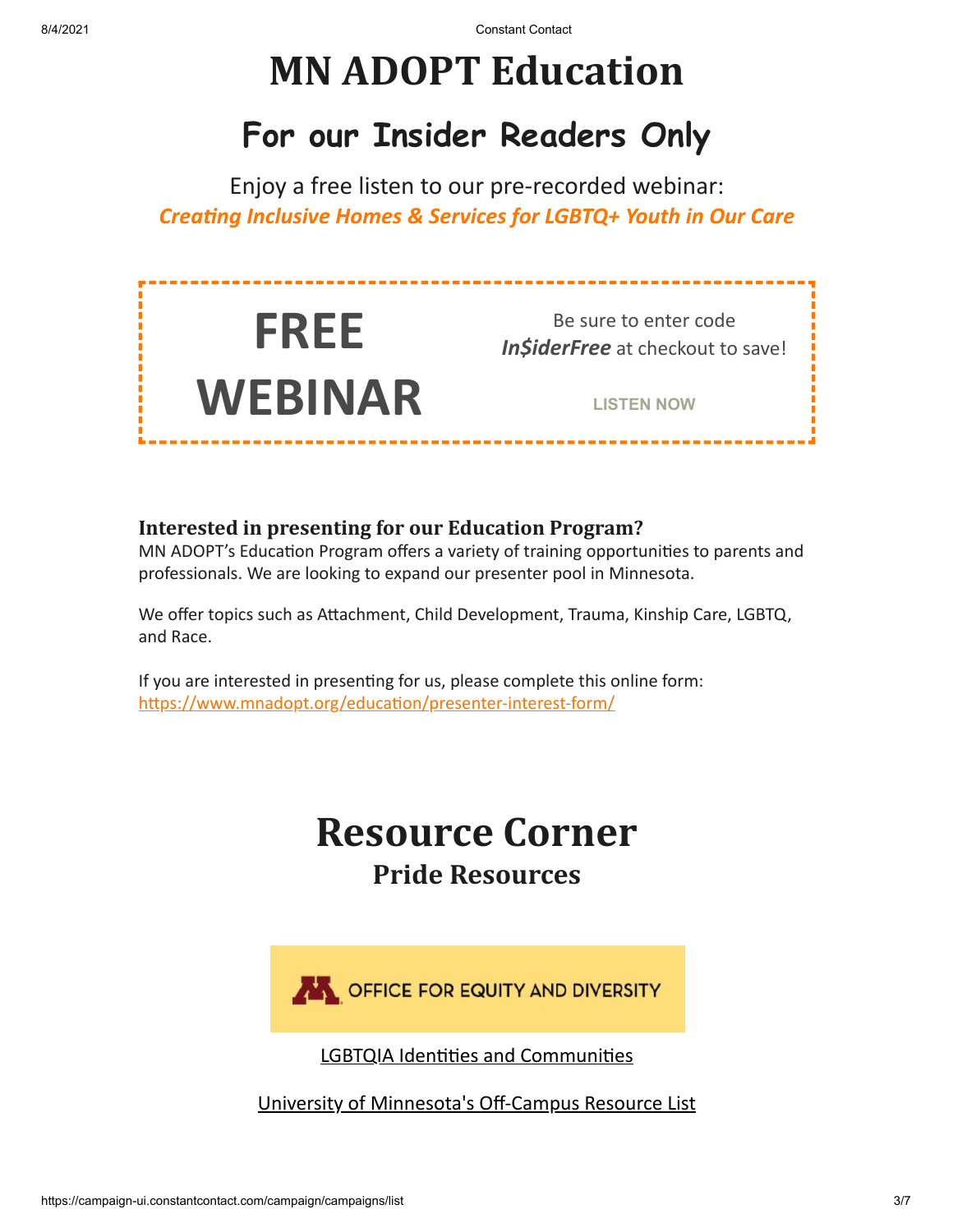8/4/2021 Constant Contact



[Free Chest Binder Program](https://www.outfront.org/free-chest-binder-programs-0)



[MN ADOPT's LGBTQIA+ Resource Page](https://www.mnadopt.org/resources/lgbtq/)

#### **From MN ADOPT's Webinar Library**

#### **[Transgender 101](https://www.mnadopt.org/product/20210310-webinar-transgender-101/)** *FREE*

What does it mean to be a "trans" person or to be gender nonconforming ("GNC")? What can other humans do to make trans and GNC people feel welcomed and accepted? What actions or words should they avoid? How does "passing" or not "passing" or the absence of legal rights in many states play into a transgender person's daily life?

Join national speaker, diversity consultant and author **Ellen "Ellie" Krug** as she shares what it means to be transgender and offers tips and advice on how to be inclusive toward anyone who identifies as trans or GNC. The talk will include some brief sharing of Ellie's personal story and many basics about pronouns, "passing," and "bathroom" issues.

#### **Gender Identity and Sexual [Orientation 2.0: Essential Updates for](https://www.mnadopt.org/product/20180613-webinar-gender-identity-and-sexual-orientation-2-0/) Parenting Queer and Trans Youth of Today**

This workshop will provide current real life examples that will support our ability to effectively parent the current generation of queer and trans youth. We will also consider how gender and sexual development interacts with and informs additional layers of identity development including but not limited to adoptive and racial identity as well as physical and mental health diagnoses.

## **Community Connections**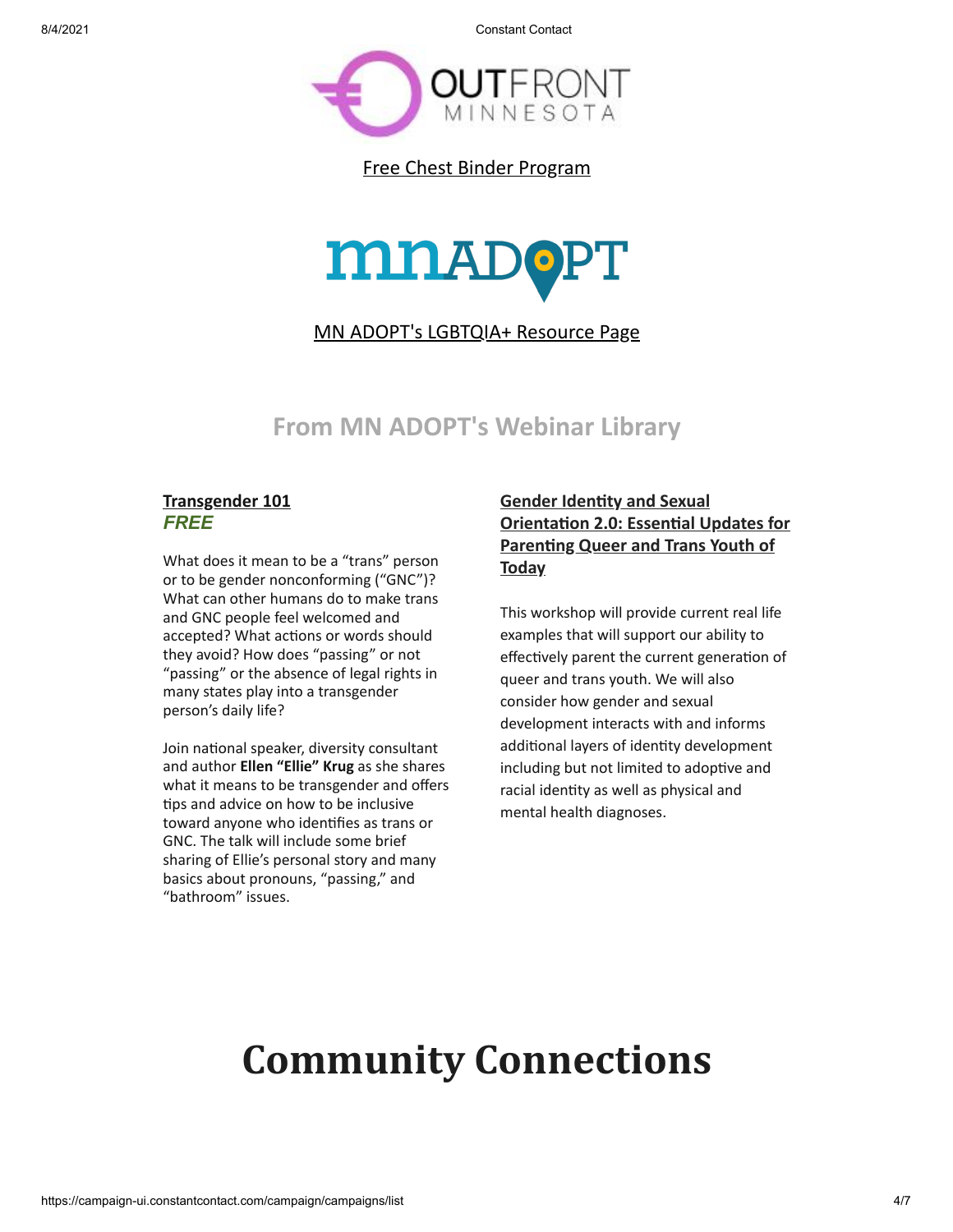8/4/2021 Constant Contact

## RAINBOW HEALTH

Formed through the merger of the Minnesota AIDS Project, Rainbow Health Initiative, and Training to Serve, Rainbow Health provides comprehensive health services for people who experience injustice at the intersection of health status and identity. Rainbow Health centers and advocates for LGBTQ+ people, those living with HIV, and all folks from underserved communities facing barriers to healthcare.

Rainbow Health brings their purpose to life in two primary ways:

- Directly serving and supporting the LGBTQ+ community and those living with HIV by providing compassionate care
	- Their direct services include HIV prevention and testing, insurance navigation, housing coordination, medical case management, behavioral health therapy, chemical health counseling, peer support, syringe exchange, legal services, and more
- Fighting for better health systems for those erased and excluded, by educating care providers, policymakers, and one another about how to be more just and inclusive

**[Check out their website](https://www.justushealth.org/)**



#### **MN ADOPT's First Annual Family Run/Walk 5K**

**Saturday June 12, 2021 – Saturday, June 19, 2021**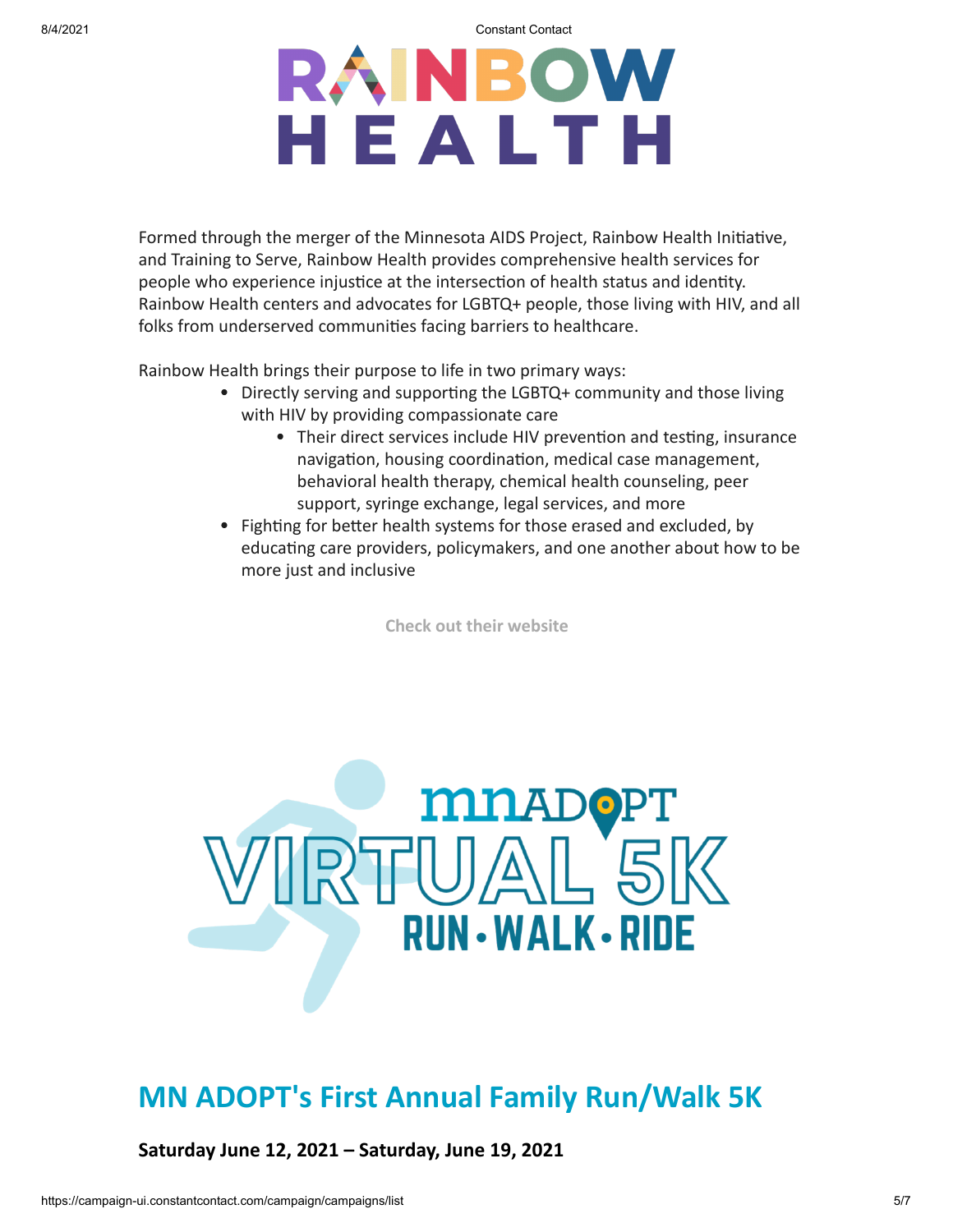Location: VIRTUAL - wherever you are!

Wherever you are, you can help foster youth go back to school shopping in August! We are raising money to provide a \$200 shopping spree to as many youth in foster care as possible.

Walk, jog, run, bike or dance your way through a 5K. It's a great way to be active with your family while supporting youth in foster care!

Funding will be directed to support MN ADOPT's Third Annual Back-to-School Shopping Event for youth in foster care!



[Don't want to do a 5K, but still want to donate?](https://mnadopt.networkforgood.com/projects/119185-back-to-school-shopping-for-foster-kids-2021)

## **On Race, Racism & Racial Justice: Celebrating Juneteenth**

[What is Juneteenth?](https://juneteenth.com/)

[History of Juneteenth](https://www.oprahdaily.com/life/a32893726/what-is-juneteenth/)

[Celebrating Juneteenth](https://www.minneapolisparks.org/activities__events/events/juneteenth/)

[Minneapolis City Council votes to make Juneteenth a Holiday](https://www.kare11.com/article/news/local/minneapolis-city-council-votes-to-make-juneteenth-a-holiday/89-5afcab72-d862-4973-a038-b787eb0614e4)

\_\_\_\_\_\_\_\_\_\_\_\_\_\_\_\_\_\_\_\_\_\_\_\_\_\_\_\_\_\_\_\_\_\_\_\_\_\_\_\_\_\_\_\_\_\_\_\_\_\_\_\_\_\_\_\_\_\_\_\_\_\_\_\_\_\_\_\_\_\_\_\_\_\_\_\_\_\_\_\_\_\_\_

For more resources, visit our website: [https://www.mnadopt.org/resources/on-race](https://www.mnadopt.org/resources/on-race-racism/)racism/